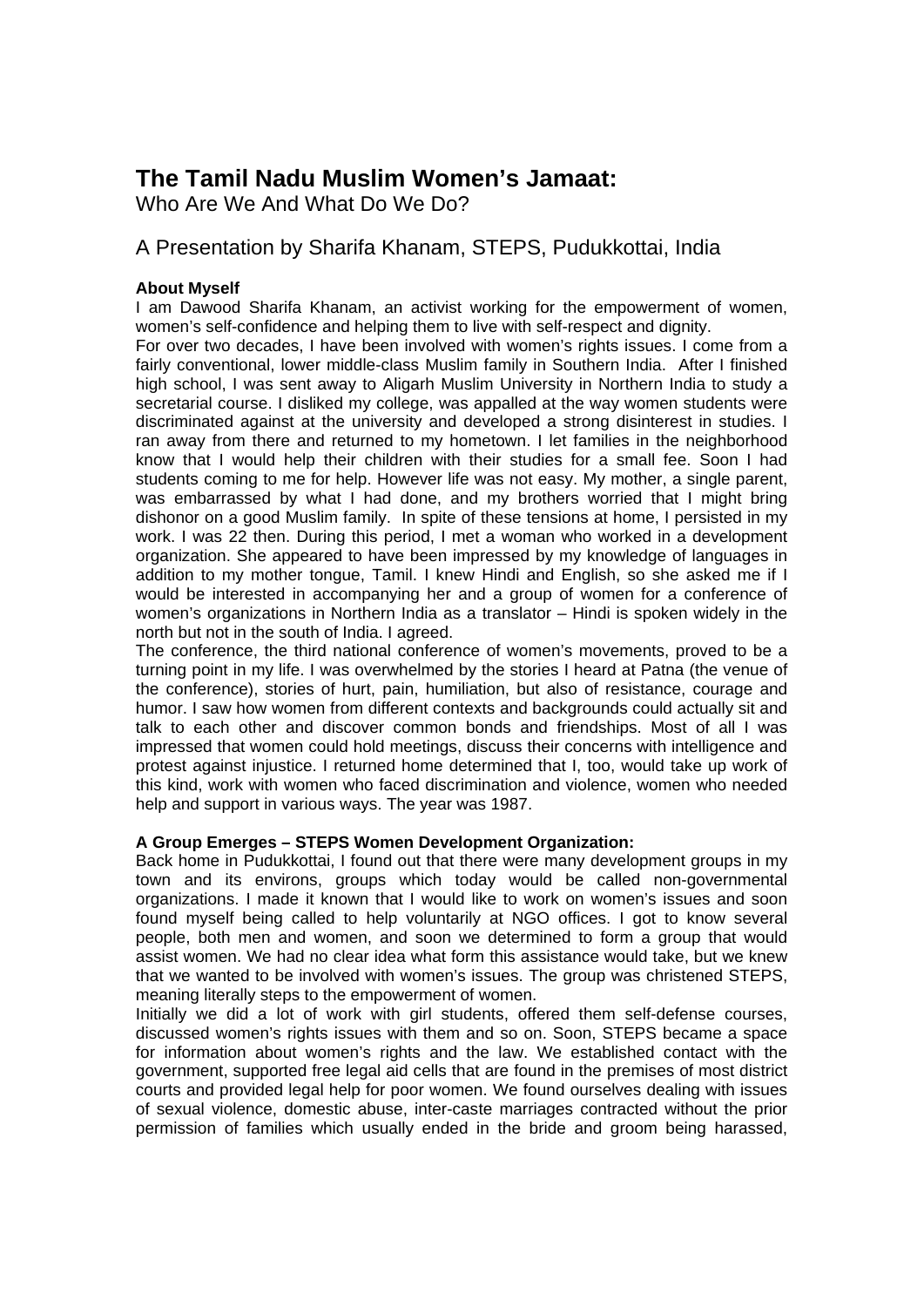unwed mothers seeking help, teenagers who had fallen in love and had nowhere to go, and issues to do with prostitution.

# **Need for My Intervention in Empowering Muslim Women**

In the 1990s we saw Hindu-Muslim riots break out in different parts of India. Women suffered the most during the riots – a husband would have gone out to buy something for the family and not come home. A brother would have gone out to a teashop and been killed. Women were left alone to manage many of the problems – in this context I was very concerned about what was happening to the women. Starting from 1995, we did a survey of around 1000 Muslim women. We asked them questions about their rights, what they knew of Islamic laws, or what the Quran says. We found a very high rate of ignorance. We also found out how poverty, illiteracy, early marriage all worked against women.

From 1997 until 2001, some of us started networking – we formed a group called *Saya*. This group had members who belonged to NGOs run by Muslims, so we started talking to each other about the difficulties we faced – especially the problem of the triple talaq<sup>1</sup>, the widely present practice of accepting dowry and not giving meher (bridal money / price), early marriage, and poverty. We had a large public gathering of Muslim women in 2001 in which many women said that they were very unhappy with the way women were treated by community organizations such as the jamaats, the federations attached to mosques. Women's lives were discussed, problems were addressed, without the women being present. Women argued that if they are not to be allowed into the jamaat, they had no choice but to form their own jamaat – and maybe even build their own mosque where the jamaat would meet.

The journey that began seven years ago continues. We meet once a week, function as a jamaat, listen to women's petitions and read and understand the Quran on our own – and use our understanding to solve problems relating to gender injustice. As you all know, the concept of women understanding and interpreting their religion is not new. The first Muslim woman whose views have been important to Muslims throughout Islamic history was Aisha, wife of the Prophet, Muhammed's contemporaries considered Aisha a source of religious rules and an expert on issues of Islamic legislation. Muslim women scholars were known for their honesty, objectivity and freedom of intellectual suspicion. History shows that Muslim women assumed political power as well as literary authority. History proves that there were Muslim women interpreters and, in course of time, their voices were muted and were unheard. We at present feel that Muslim women can interpret their own religion, understanding it, and can live a life based on their understanding.

Often the religious leaders and male scholars of Islam assure that Muslim women have more respect in their society than Hindu or Christian women. They argue that Islam accepts widow remarriages, the right to divorce and access to power. It might have been true during the prophet's period, because then women had free access to the mosques and also to the prophet's abode to clarify their doubts. But today, the mobility of Muslim women is curbed and they are suppressed at all levels. The voice of Muslim women is stifled and their miseries are shrouded in the dark rooms, their cry is deep down within themselves, for they are unorganized, marginalized and invisible to the outer world.

<sup>1</sup> As explained in wikipedia the tripple talaq is " [...] a controversial Sunni Islamic procedure whereby a husband can divorce his wife by saying to her *"talaq, talaq, talaq"* ("I divorce you", three times). It is not used in Shi'a jurisprudence, since they deem the talaq to be a procedure rather than a decision." (Editors' note)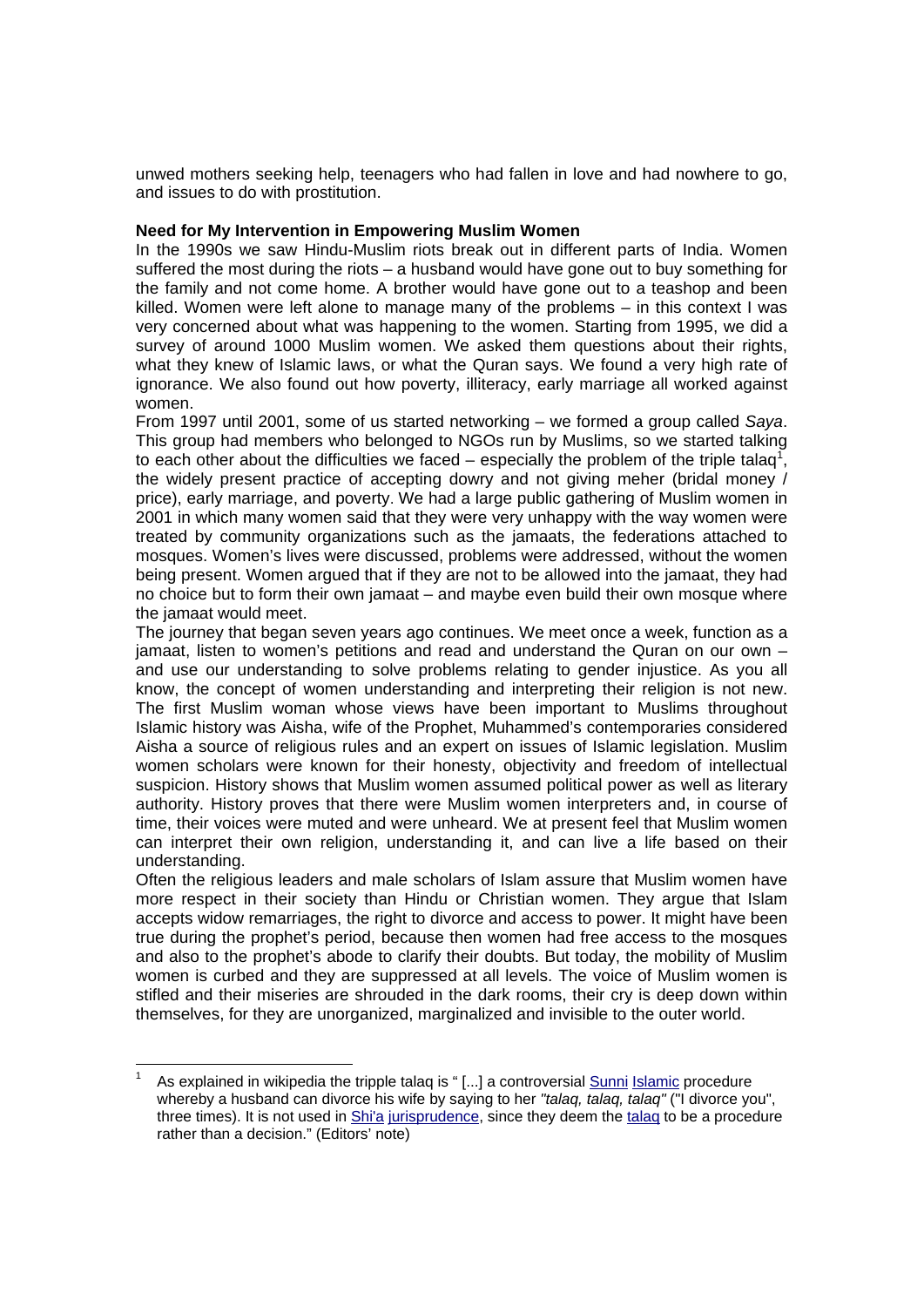In this context, STEPS objectives include:

**Creation of awareness among Muslim women about the causes for discrimination**  and violence against them. These, we point out, are not religious in origin, but are a result of male chauvinism and power. Our awareness creation starts with discussions in the jamaats. We also do campaigns in different cities where we state our problems in public. In some cases, we have held meetings for 2-3 days to discuss matters such as the triple talaq or dowry. Currently we publish a magazine called *Women's Jamaat*, which discusses the Quran, the Hadiths, from the point of view of women's rights and focuses on particular issues that have come to the jamaat's attention; it comments on general issues of concern in the Islamic world – such as the murder of Benazir Bhutto or the problems faced by Taslima Nasreen. We also have a column *know your rights*, where we present and discuss Quranic principles.

**STEPS provides a space for Muslim women to talk about their problems, especially about domestic violence, abuse and discrimination.** We discuss these problems, and suggest what women could do to get out of their present situation. We involve their family members in these debates. We also correspond with and keep in touch with the local jamaat to which a problem may have originally been taken. In cases that involve physical violence and hurt, we seek the help of the police, and wherever necessary, we seek legal support. The jamaat functions as a collective on these occasions. We also pay visits to families that face problems, support them emotionally and psychologically.

**STEPS organizes Muslim women in self-help groups.** We do this for two reasons: Muslims in India are amongst the poorest, and Muslim women bear the burden of poverty most. To help Muslim women starting small businesses, we arrange for loans etc. We also use the self-help groups as a base to build our jamaat. We thus often talk to the women about other things too – especially how they are denied even the rights guaranteed to them in the Quran.

# **Evolution of Tamil Nadu Muslim women jamaat**

The question is often asked: How did the jamaat evolve? As we started we found many women coming to us. Soon, we had to meet often – and so we started to meet once a month. We realized that we were all really upset about two things:

- 1) The Quran was being understood and interpreted in a manner that suited male interests and authority. They were taking advantage of women's ignorance to tell them what was Islamic and what was not. While they found fault with women about not wearing a hijab or a head scarf, they did not ask themselves if they were good Muslims.
- 2) Secondly, we realized that the so-called jamaats that were attached to mosques and which discussed community affairs were not really of the people – they were not elected. They were not even run by wise people, but were actually male spaces that discriminated against women.

Once we understood this, we realized that we had to teach ourselves, that we had to learn to read and understand the Quran. So this became an important point for us, and we started building our movement around this – that we would show the men how supportive of women's rights the Quran was; and how men, by not accepting this, were actually not taking the Quran seriously. This is how the women's jamaat evolved.

Of course, we are aware that there are also other laws that we live by – the Constitution of India, for instance, and the Indian penal code. We want our Muslim men to be good Muslims or good citizens – they either have to live by their faith, in which case they cannot ill-treat women; or by the laws of the land, in which case they have to accept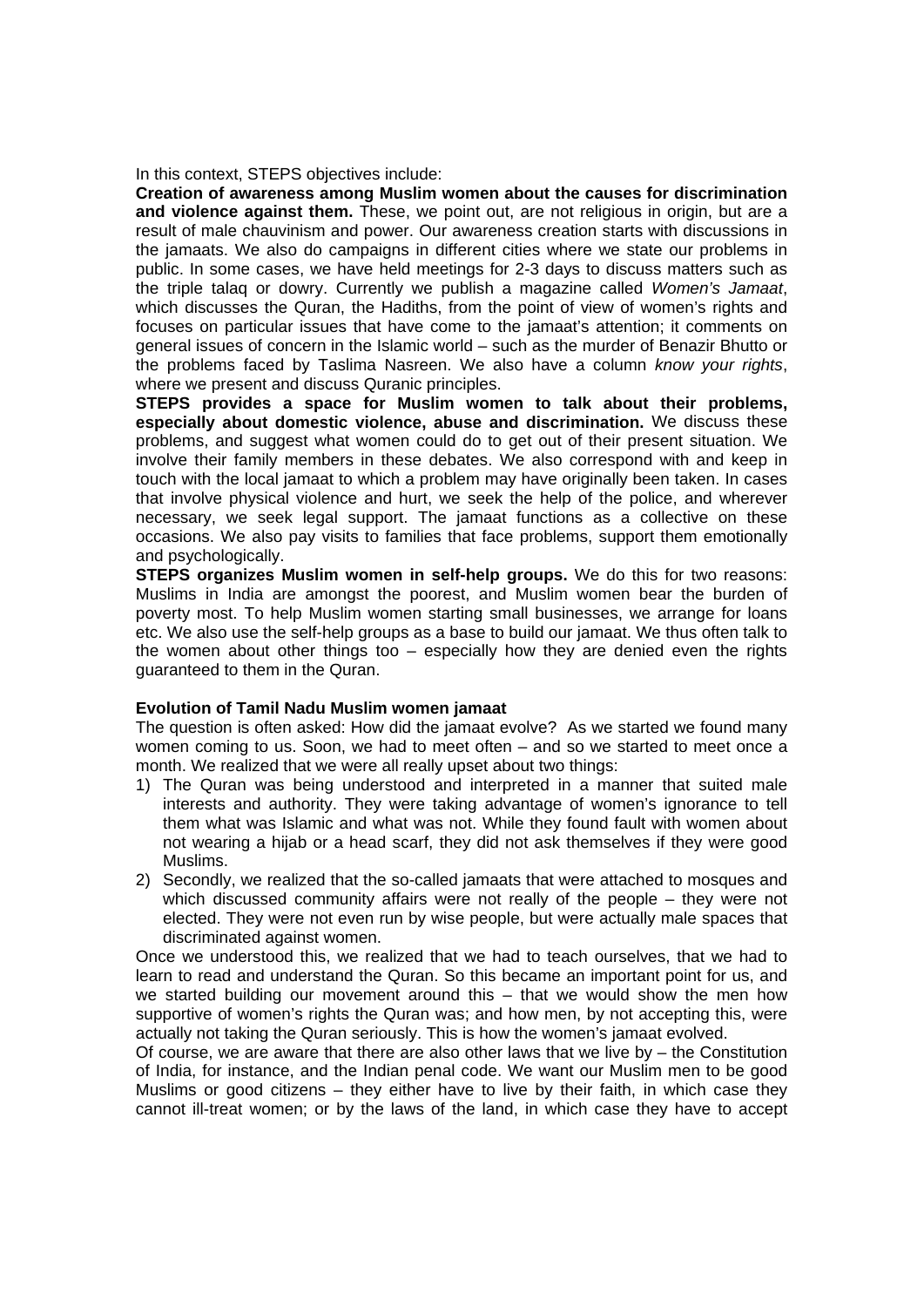women as equals and do justice to them. They cannot remain chauvinistic and continue to call themselves Muslims.

#### **The women's jamaat is structured in the following way**

- A state level Muslim women's jamaat functions as a redressal forum in addressing the issues of Muslim women.
- The district-level Muslim women's jamaat addresses these issues locally and brings their cases to the state-level forum only if necessary.
- The district-level jamaat lobbies with local men's jamaats, works closely with local community forums, the government and the police.

#### **The women's jamaat does the following on a regular basis**

- Campaigns to assert the rights of Muslim women by fasting for one day have been conducted annually for the past four years.
- Workshops on the Sharia, Muslim personal law in India are held regularly, both formally and informally.
- Publishes the magazine *Women's Jamaat.*
- Conferences on the empowerment of Muslim women have been conducted at least once a year for the past five years in which scholars of feminism and Islamic feminism participate.

A set of demands of Muslim women is periodically sent to the government, Muslim institutions, such as the Wakf board and Muslim Personal Laws Board – these demands include the abolition of the triple talaq, an end to the practice of giving dowry, the insistence on meher, and the right of Muslim women to divorce.

#### **Impact of the emergence of Tamil Nadu Muslim women's jamaat**

The emergence of Tamil Nadu Muslim women's jamaat is considered a historical event in the era of the Muslim community. This has paved the way for reforms within the Muslim religious institutions at the state level and national level. Some of the maleheaded jamaats have started looking at themselves and are more conscious in addressing the issues of Muslim women. When they know that one petition has reached the women's jamaat, they come forward to provide justice by themselves. They do not want any women to go and approach a women's jamaat to address the problems.

Today, we have men, especially poor, working-class men coming forward to women's jamaat and showing solidarity to the efforts of STEPS and women's jamaat in empowering Muslim women. The men who have understood the true purpose of women's jamaat are proud to be part of women's jamaat and render their whole-hearted support to it. The Muslim religious institutions in different names conducted bayans in the past on religious subjects; or they called these meetings to lecture women about how they should behave. Today, this has changed – bayans talk of International Women's Day, issues of talaq, dowry and the upholding of Islam. The functioning of women's jamaat / federation has attracted worldwide attention and jamaat representatives are being called to address meetings organized by feminists or women's groups in different parts of the world.

# **Threats to women's jamaat**

Jamaat members are verbally abused, their morality is called into question. They are also sometimes boycotted by local community leaders. Death threats haunt the jamaat leadership. Local Muslim groups, especially young men in these groups, are severely critical of the jamaat and seek to lecture women on how they should dress and behave,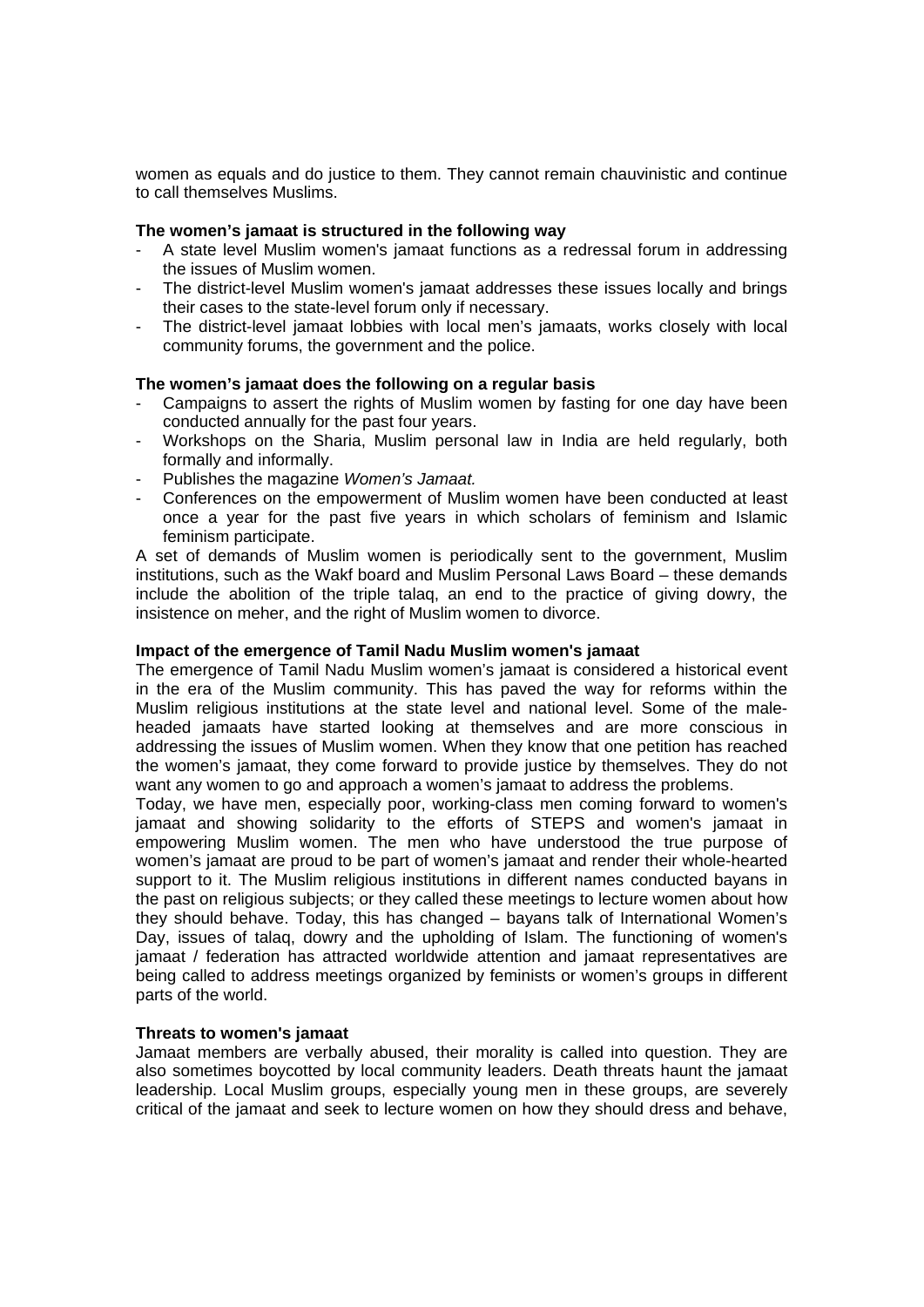they question whether women should be in the jamaat at all. The local Muslim press is not supportive of the jamaat and in many cases has been hostile.

#### **Future plans of Tamil Nadu Muslim women's jamaat**

From the beginning, jamaat members have been interested in building a mosque for women. This is a long-term objective. The mosque for Muslim women would combine a prayer hall for Muslim women, a centre for destitute women, a children's home for Muslim girls, a work space where women and children are taught a skill, a craft etc. It includes a counseling centre with women's jamaat for adjudicating the problems of Muslim women. Jamaat members also wish to tackle poverty in the community and encourage female literacy and campaigns against early marriage. To this end, they wish to set up a corpus fund that will assist Muslim women in starting small businesses, train them in modern technology and allow them to be both economically and socially independent.

# **Annexure On Muslim Personal Law in India**

In India, we have three types of Law:

- the Criminal Law, which is applicable to all citizens of India, irrespective of religion or community
- Civil Law, many aspects of which apply to all citizens
- and finally Personal Laws, which are laws that are followed by and are applicable to minority communities, such as Muslims and Christians
- Other than this, as citizens of this country, we all have a right to seek justice and equality for ourselves, on the basis of the fundamental rights given to us by the Indian Constitution

Now what are the Personal Laws that apply to Muslims? Most of us know or have heard that Muslims everywhere abide by the Sharia. In some countries where Muslims form a majority, the Sharia laws are the laws of that country. However, the Sharia is never applied as it is – it is always understood and interpreted by learned Muslims, who know the Holy Quran well and are aware of what Islamic legal scholars have said in the past. Thus there are four main schools of Islamic legal thought: Hanafi, Maliki, Shafi and Hanabali. Each of these schools have engendered their own methods of interpretation and offer different readings of the same Quranic precept or sura.

In the olden days, when Islamic rulers ruled over a greater part of India, these legal scholars were expected to be not only learned men, but also wise and humane persons, of good character and ethical soundness. Only if they were so, were their interpretations considered valid and right. Nowadays we know that even people who neither know the Holy Quran well nor are ethical in their attitudes argue that 'this is how it is according to the Sharia'. In countries like Bangla Desh and Pakistan, the Sharia is interpreted by the courts, and in many cases, the learned judges have approached the law in a spirit of justice and humility and with due respect to women.

Besides these four schools of law, Muslim communities are governed by local customs as well, for example, Tamil Muslim women wear a tali. This is not the case with Muslim women elsewhere. This is because Tamil Muslims, even if their religion is Islam, follow local customs. Muslims as we know comprise many groups: Sunni, Shia, Ahmadiya, Bohra and so on. Different laws are followed by different communities. Sometimes, people follow certain laws as laid down by one school, and other laws as found in other schools. For example, in the Hanafi system, if a man deserts his wife, she has to wait for nearly nine years before she marries again. This is obviously impractical, and so many